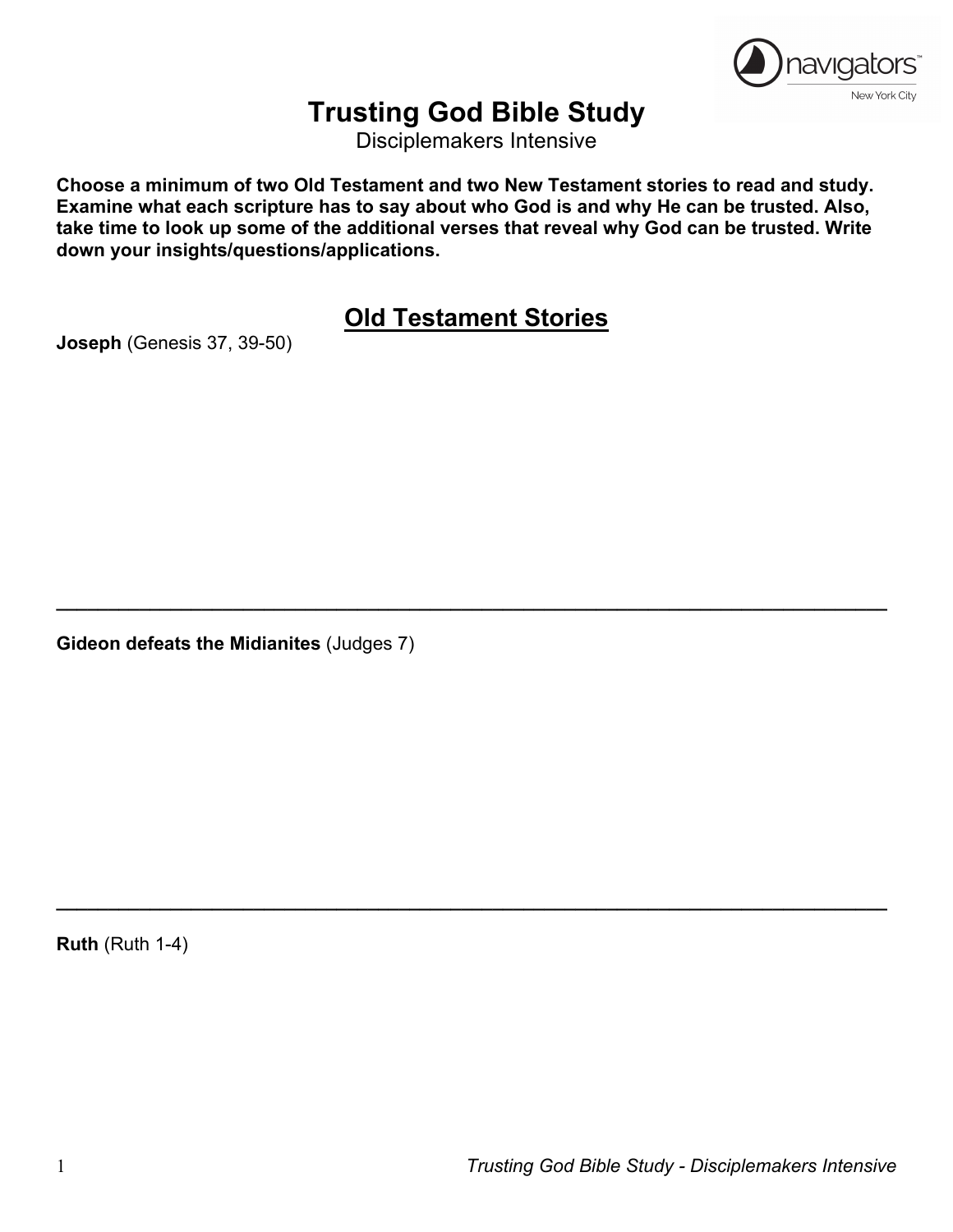**Elijah on Mount Carmel** (1 Kings 18:16-46)

**\_\_\_\_\_\_\_\_\_\_\_\_\_\_\_\_\_\_\_\_\_\_\_\_\_\_\_\_\_\_\_\_\_\_\_\_\_\_\_\_\_\_\_\_\_\_\_\_\_\_\_\_\_\_\_\_\_\_\_\_\_\_\_\_\_\_\_\_\_\_\_\_\_\_\_\_\_\_\_\_**

**\_\_\_\_\_\_\_\_\_\_\_\_\_\_\_\_\_\_\_\_\_\_\_\_\_\_\_\_\_\_\_\_\_\_\_\_\_\_\_\_\_\_\_\_\_\_\_\_\_\_\_\_\_\_\_\_\_\_\_\_\_\_\_\_\_\_\_\_\_\_\_\_\_\_\_\_\_\_\_\_**

**\_\_\_\_\_\_\_\_\_\_\_\_\_\_\_\_\_\_\_\_\_\_\_\_\_\_\_\_\_\_\_\_\_\_\_\_\_\_\_\_\_\_\_\_\_\_\_\_\_\_\_\_\_\_\_\_\_\_\_\_\_\_\_\_\_\_\_\_\_\_\_\_\_\_\_\_\_\_\_\_**

**Elijah and the widow at Zarephath** (1 Kings 17:7-24)

**Elisha and his servant** (2 Kings 6:8-23)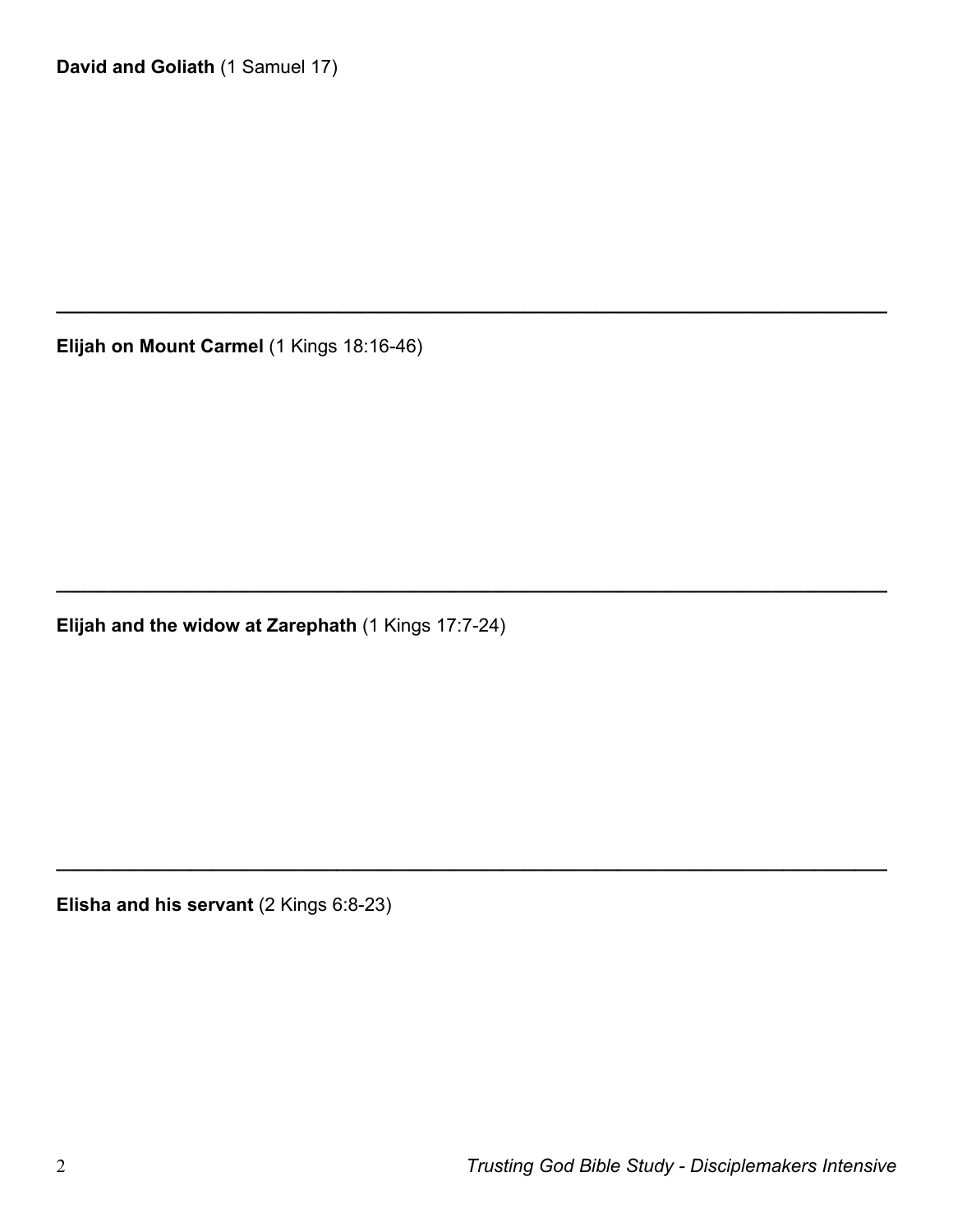**Esther** (Esther 1-10)

**Shadrach, Meshach and Abednego in the fiery furnace** (Daniel 3)

**\_\_\_\_\_\_\_\_\_\_\_\_\_\_\_\_\_\_\_\_\_\_\_\_\_\_\_\_\_\_\_\_\_\_\_\_\_\_\_\_\_\_\_\_\_\_\_\_\_\_\_\_\_\_\_\_\_\_\_\_\_\_\_\_\_\_\_\_\_\_\_\_\_\_\_\_\_\_\_\_**

**\_\_\_\_\_\_\_\_\_\_\_\_\_\_\_\_\_\_\_\_\_\_\_\_\_\_\_\_\_\_\_\_\_\_\_\_\_\_\_\_\_\_\_\_\_\_\_\_\_\_\_\_\_\_\_\_\_\_\_\_\_\_\_\_\_\_\_\_\_\_\_\_\_\_\_\_\_\_\_\_**

**\_\_\_\_\_\_\_\_\_\_\_\_\_\_\_\_\_\_\_\_\_\_\_\_\_\_\_\_\_\_\_\_\_\_\_\_\_\_\_\_\_\_\_\_\_\_\_\_\_\_\_\_\_\_\_\_\_\_\_\_\_\_\_\_\_\_\_\_\_\_\_\_\_\_\_\_\_\_\_\_**

**Daniel in the lion's den** (Daniel 6)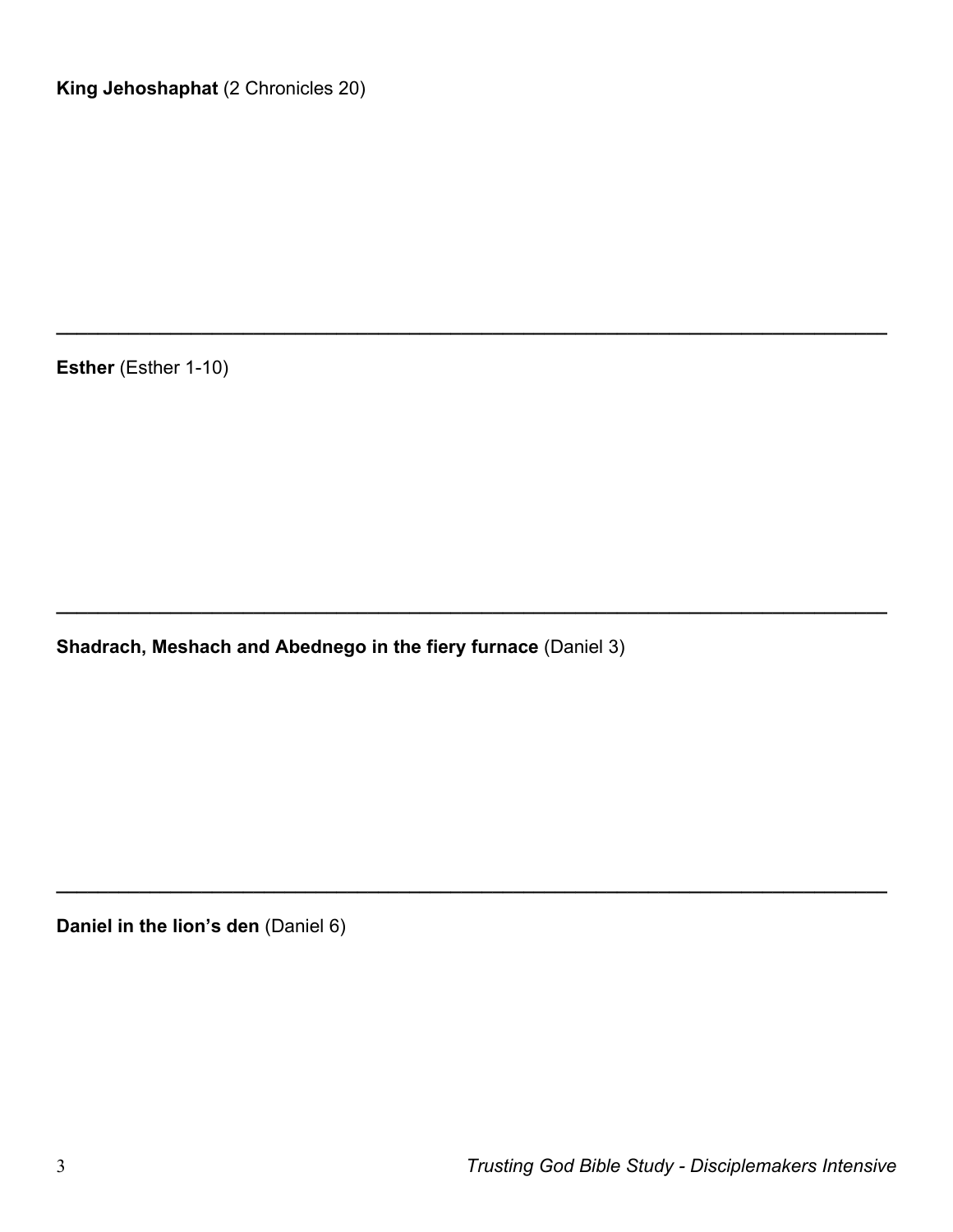### **New Testament Stories**

**\_\_\_\_\_\_\_\_\_\_\_\_\_\_\_\_\_\_\_\_\_\_\_\_\_\_\_\_\_\_\_\_\_\_\_\_\_\_\_\_\_\_\_\_\_\_\_\_\_\_\_\_\_\_\_\_\_\_\_\_\_\_\_\_\_\_\_\_\_\_\_\_\_\_\_\_\_\_\_\_**

**\_\_\_\_\_\_\_\_\_\_\_\_\_\_\_\_\_\_\_\_\_\_\_\_\_\_\_\_\_\_\_\_\_\_\_\_\_\_\_\_\_\_\_\_\_\_\_\_\_\_\_\_\_\_\_\_\_\_\_\_\_\_\_\_\_\_\_\_\_\_\_\_\_\_\_\_\_\_\_\_**

**Jesus heals a paralytic** (Mark 2:1-12)

**Jesus calms the storm** (Mark 4:35-41)

**Jesus with Jairus and a sick woman** (Mark 5:21-43)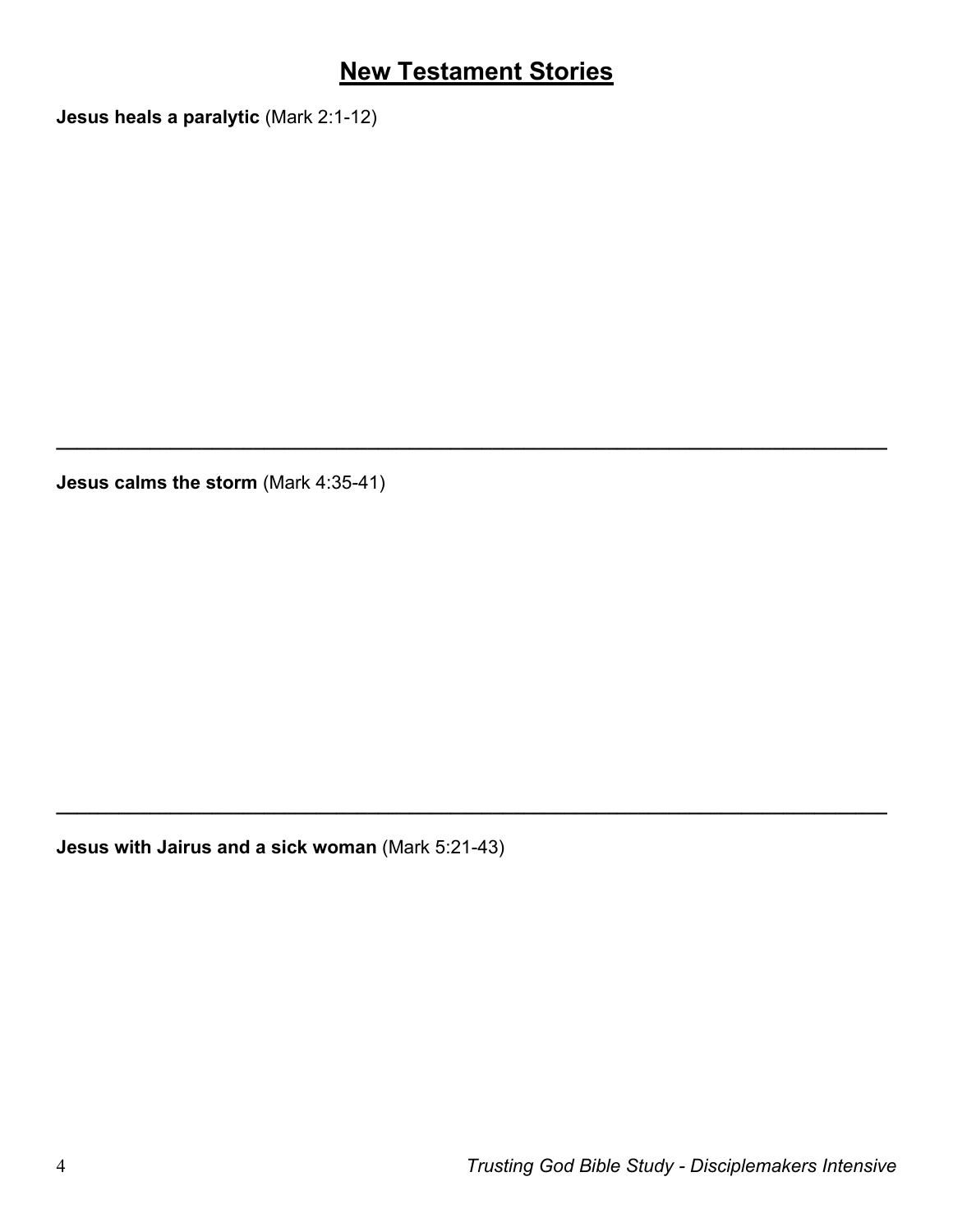**Peter and John before the Sanhedrin** (Acts 4:1-22)

**\_\_\_\_\_\_\_\_\_\_\_\_\_\_\_\_\_\_\_\_\_\_\_\_\_\_\_\_\_\_\_\_\_\_\_\_\_\_\_\_\_\_\_\_\_\_\_\_\_\_\_\_\_\_\_\_\_\_\_\_\_\_\_\_\_\_\_\_\_\_\_\_\_\_\_\_\_\_\_\_**

**\_\_\_\_\_\_\_\_\_\_\_\_\_\_\_\_\_\_\_\_\_\_\_\_\_\_\_\_\_\_\_\_\_\_\_\_\_\_\_\_\_\_\_\_\_\_\_\_\_\_\_\_\_\_\_\_\_\_\_\_\_\_\_\_\_\_\_\_\_\_\_\_\_\_\_\_\_\_\_\_**

**\_\_\_\_\_\_\_\_\_\_\_\_\_\_\_\_\_\_\_\_\_\_\_\_\_\_\_\_\_\_\_\_\_\_\_\_\_\_\_\_\_\_\_\_\_\_\_\_\_\_\_\_\_\_\_\_\_\_\_\_\_\_\_\_\_\_\_\_\_\_\_\_\_\_\_\_\_\_\_\_**

**The Apostles persecuted** (Acts 5:17-42)

**Stephen the martyr** (Acts 6:8-7:60)

**Paul and Silas in prison** (Acts 16:16-40)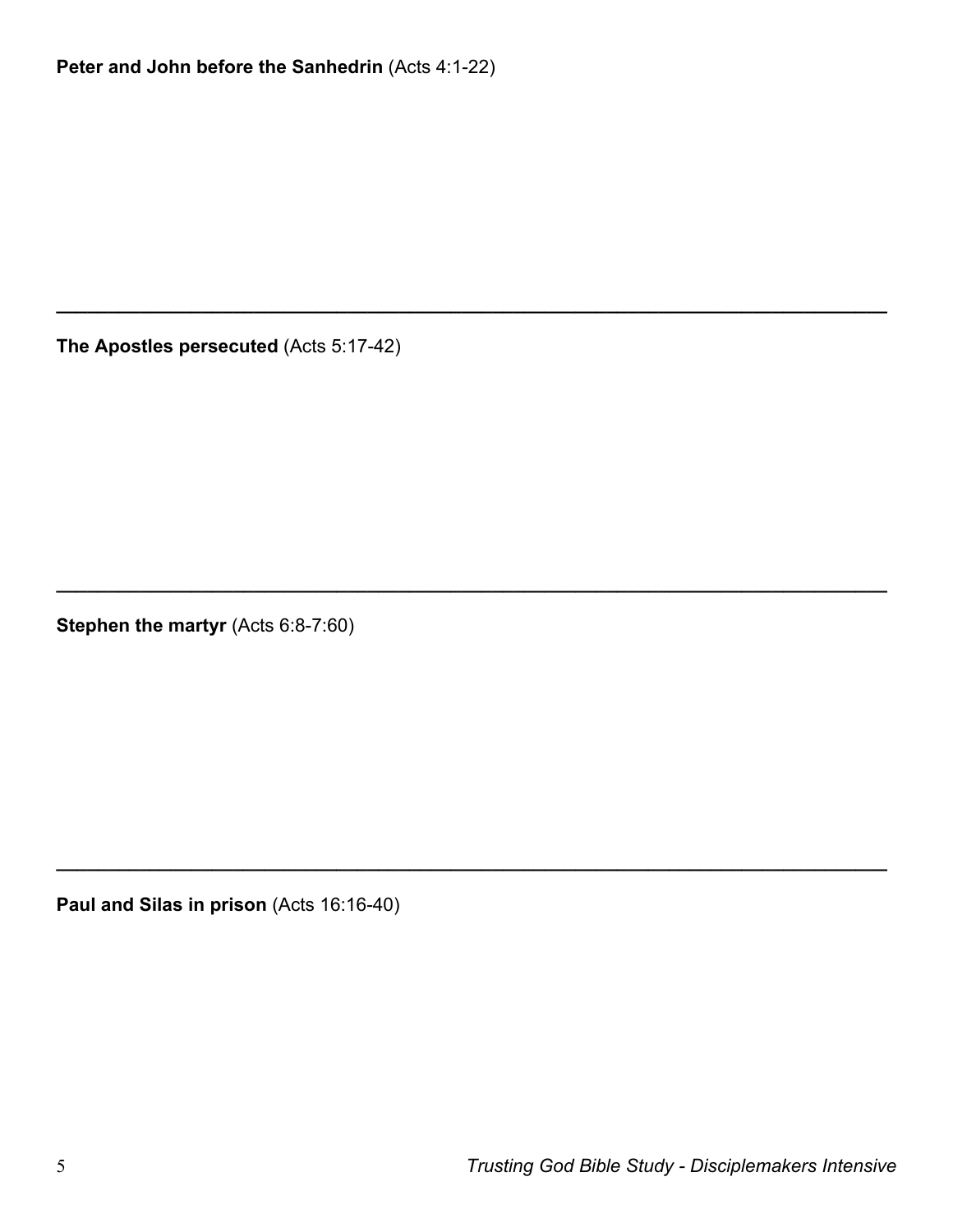## **Additional Verses Related to Trusting God**

| Job 23:13              | God is sovereign and in control<br>(Examine a minimum of five passages in this section) |
|------------------------|-----------------------------------------------------------------------------------------|
| <b>Job 42:2</b>        |                                                                                         |
| <b>Psalm 115:3</b>     |                                                                                         |
| Psalm 135:5-7          |                                                                                         |
| Proverbs 16:33         |                                                                                         |
| <b>Isaiah 14:24-27</b> |                                                                                         |
| <b>Isaiah 43:13</b>    |                                                                                         |
| <b>Isaiah 46:9-11</b>  |                                                                                         |
| Jeremiah 32:17         |                                                                                         |
| Daniel 4:34-35         |                                                                                         |
| <b>Romans 11:33-36</b> |                                                                                         |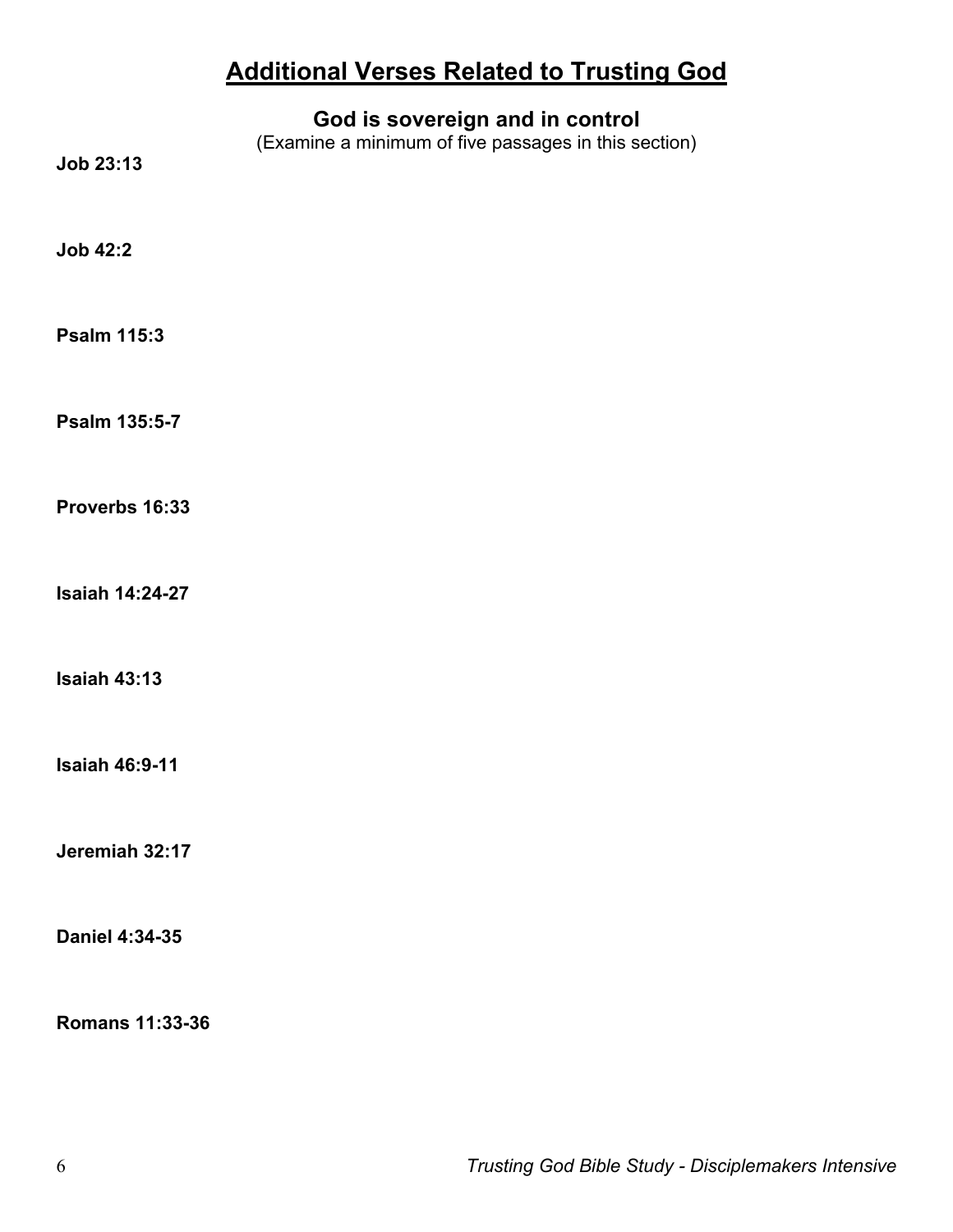**Galatians 1:15-16**

**Ephesians 1:3-11**

**Colossians 1:15-17**

| God is at work to accomplish His purposes in the world<br>(Examine a minimum of three passages in this section) |
|-----------------------------------------------------------------------------------------------------------------|
| Proverbs 16:9                                                                                                   |
| Proverbs 19:21                                                                                                  |
| Proverbs 21:30                                                                                                  |
| Ecclesiastes 7:13                                                                                               |
| <b>Romans 9:14-21</b>                                                                                           |
| <b>James 4:13-15</b>                                                                                            |
| <b>Revelation 3:7</b>                                                                                           |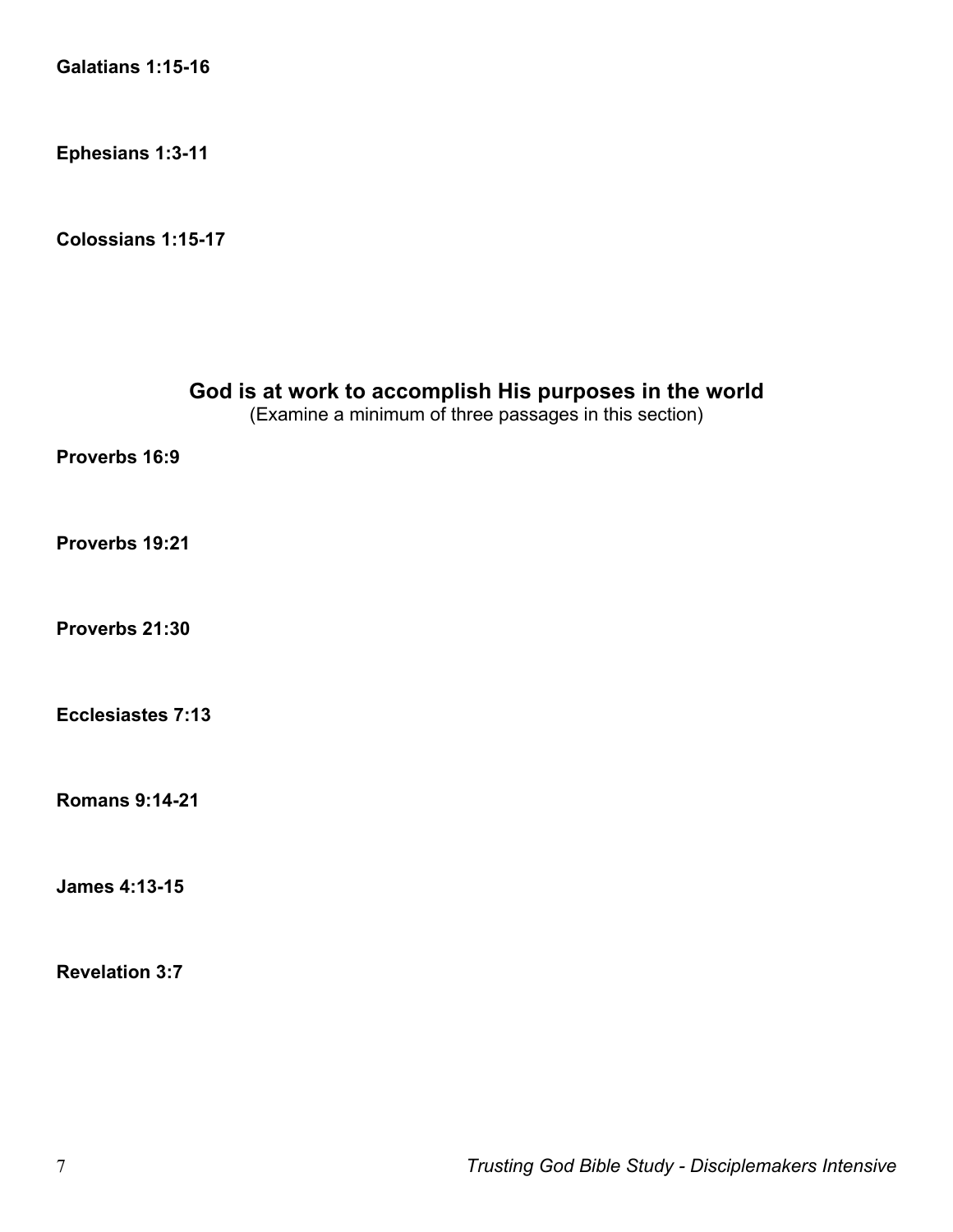#### **How do the truths in the following verses impact your willingness to trust God?**

(Examine a minimum of five passages in this section)

**Psalm 139:1-16**

**Proverbs 21:1**

**Isaiah 49:14-16**

**Jeremiah 10:23**

**Jeremiah 29:11**

**Matthew 6:25-34**

**Matthew 10:29-31**

**Acts 17:24-26**

**Romans 8:28-39**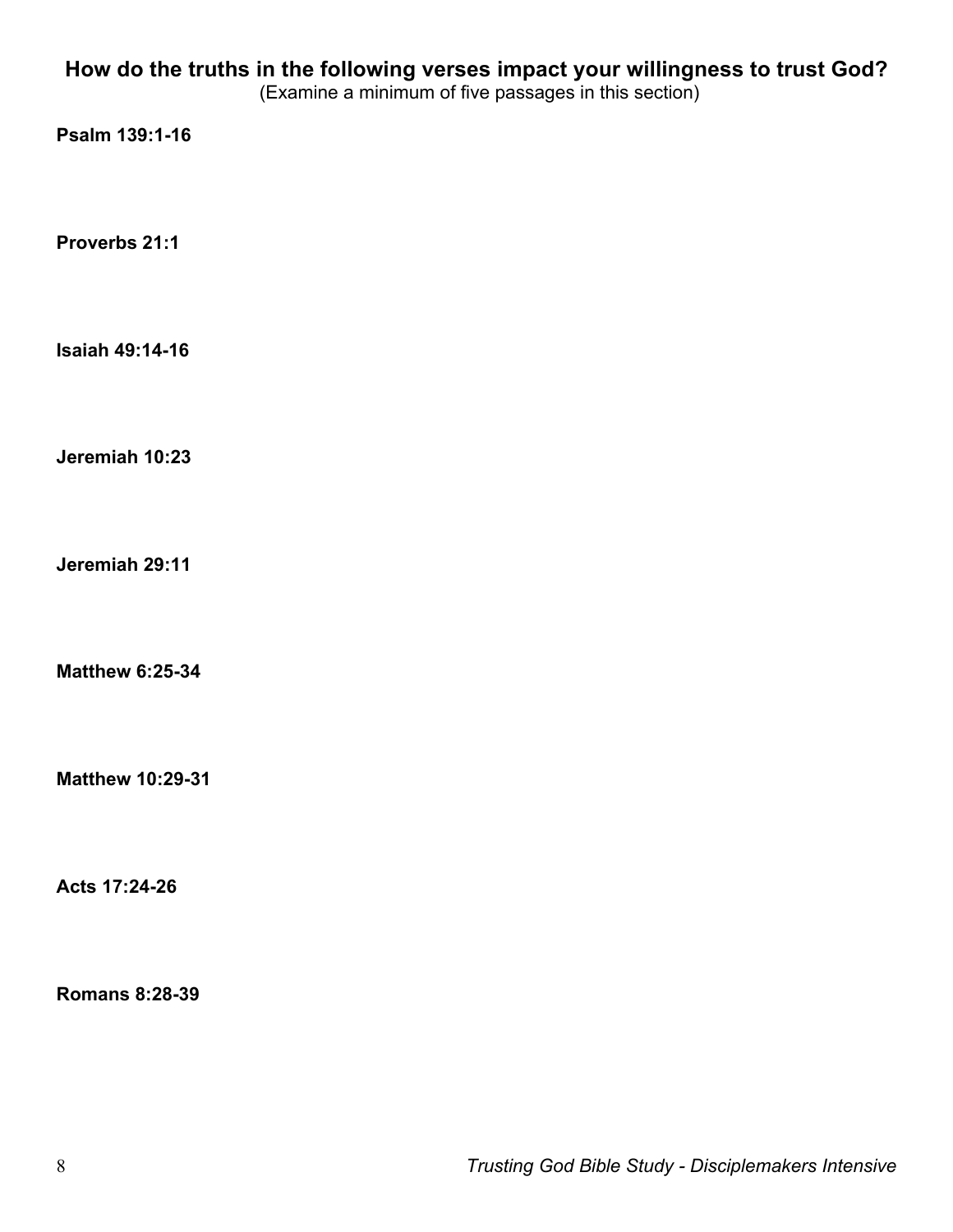**2 Corinthians 4:7**

**2 Corinthians 4:16-18**

**Ephesians 2:1-10**

**Philippians 4:6-7**

**Hebrews 13:5-6**

**1 John 4:4**